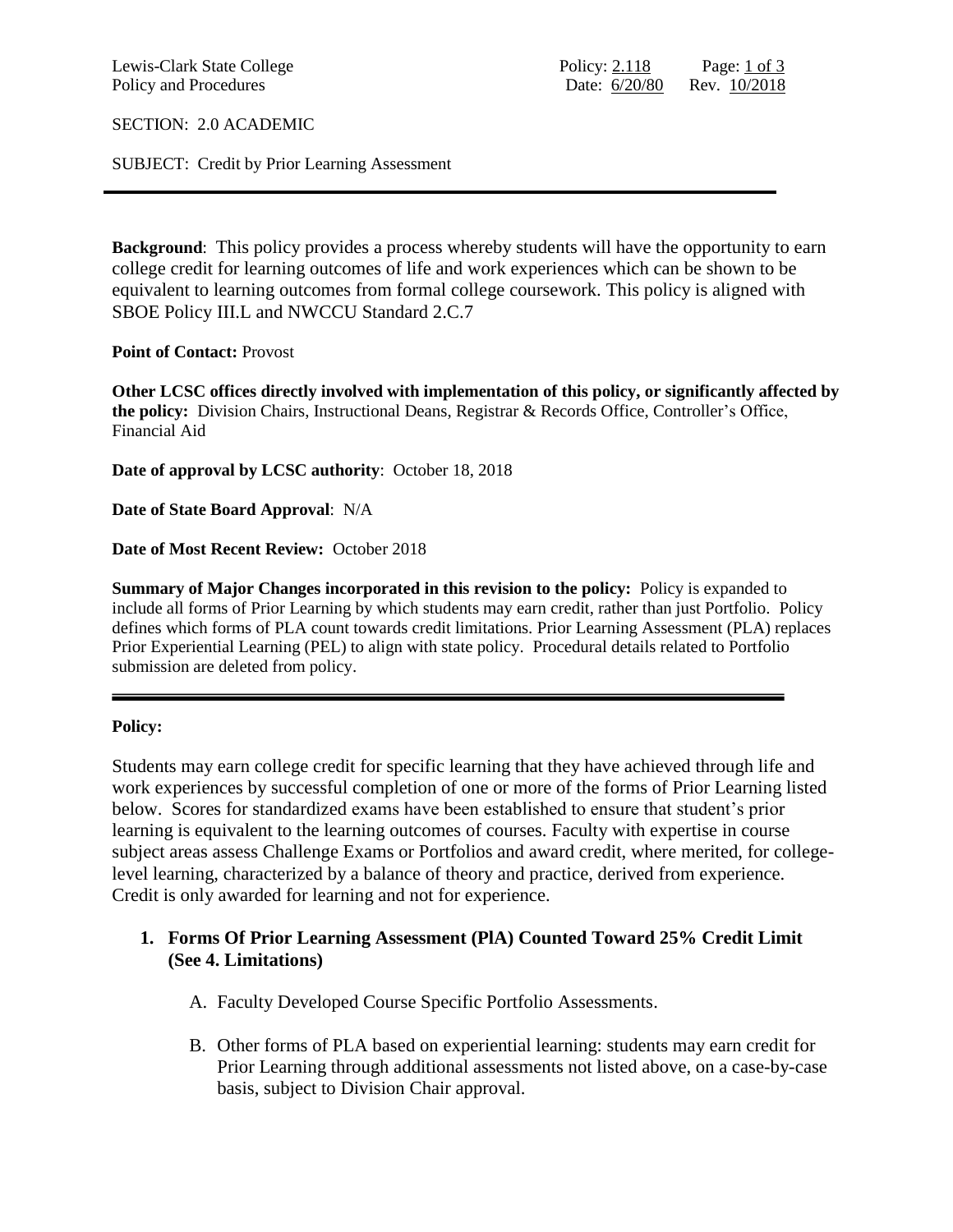### SECTION: 2.0 ACADEMIC

SUBJECT: Credit by Prior Learning Assessment

## **2. Forms Of PlA Not Counted Toward 25% Credit Limit (See 4. Limitations)**

- A. Standardized Assessments:
	- 1) Advanced Placement (AP)
	- 2) College Level Examination Program (CLEP)
	- 3) DANTES Subject Standardized Tests (DSST)
	- 4) International Baccalaureate (IB)
- B. Faculty Developed Course Specific Challenge Exams
- C. Credit Recommenders:
	- 1) American Council on Education recommendations (ACE)
	- 2) Placement into higher course based on Scholastic Aptitude Test (SAT)
	- 3) Placement into higher course based on American College Testing (ACT)
	- 4) Placement into higher course based on another form of placement testing (such as the LCSC Writing Placement Exam, or ALEKS). Others to be determined on a case-by-case basis.
	- 5) Competency Credit (credit earned for satisfactory completion of a higher course in a direct curriculum sequence).
	- 6) Other forms of PLA: students may earn credit for Prior Learning through additional assessments not listed above, on a case-by-case basis, subject to Division Chair approval.

# **3. Eligibility**

- A. Student must be currently enrolled at LCSC to have any credits earned through PLA noted to the transcript.
- B. Student must complete and obtain approvals on the Course Challenge Form or the Course Portfolio Form prior to beginning the Challenge Exam or Portfolio process.